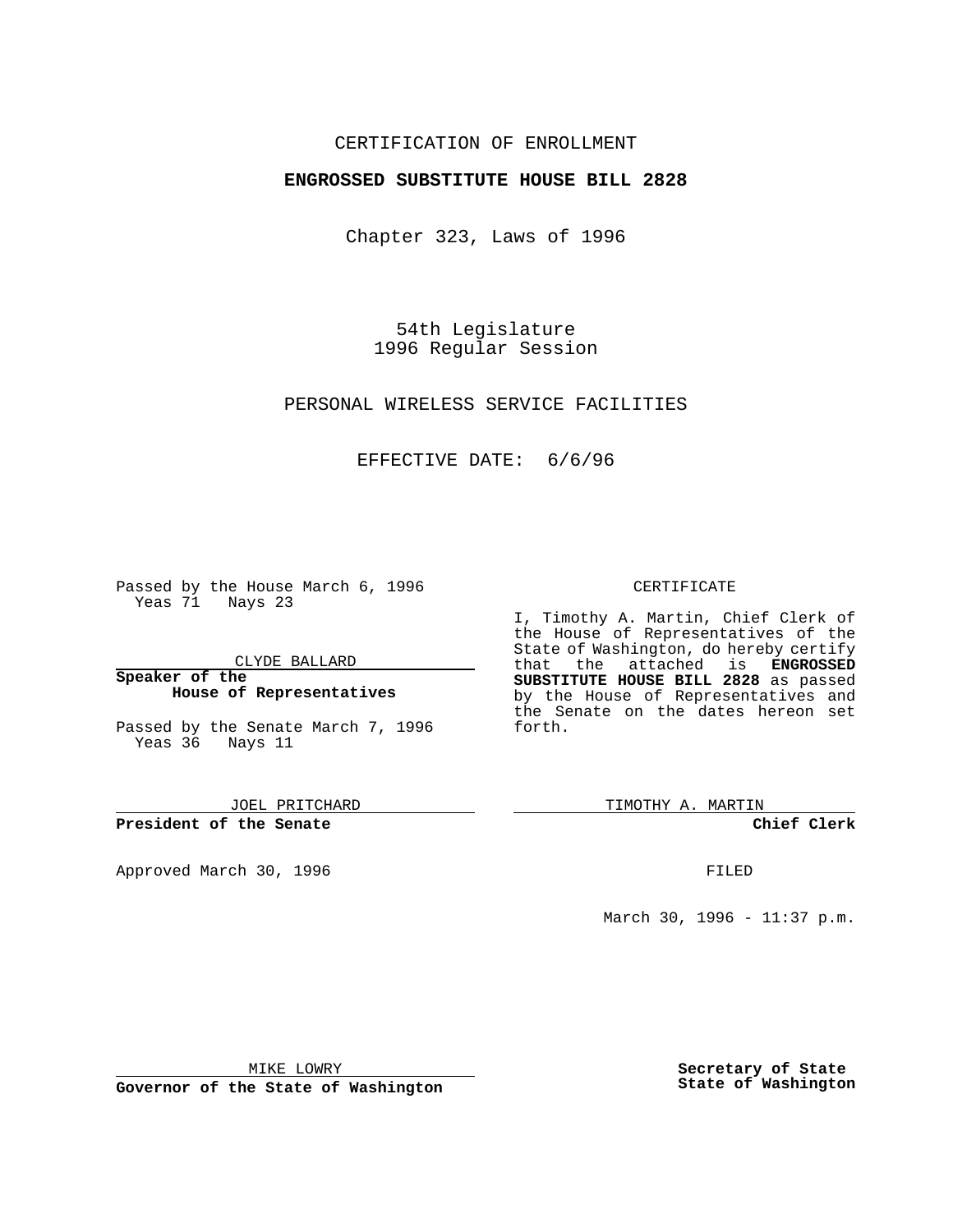# **ENGROSSED SUBSTITUTE HOUSE BILL 2828** \_\_\_\_\_\_\_\_\_\_\_\_\_\_\_\_\_\_\_\_\_\_\_\_\_\_\_\_\_\_\_\_\_\_\_\_\_\_\_\_\_\_\_\_\_\_\_

\_\_\_\_\_\_\_\_\_\_\_\_\_\_\_\_\_\_\_\_\_\_\_\_\_\_\_\_\_\_\_\_\_\_\_\_\_\_\_\_\_\_\_\_\_\_\_

# AS AMENDED BY THE SENATE

Passed Legislature - 1996 Regular Session

#### **State of Washington 54th Legislature 1996 Regular Session**

**By** House Committee on Appropriations (originally sponsored by Representative Crouse)

Read first time 02/05/96.

 AN ACT Relating to personal wireless service facilities; adding a new section to chapter 43.21C RCW; adding a new section to chapter 80.36 RCW; adding a new section to chapter 19.27A RCW; adding a new section to chapter 70.92 RCW; adding new sections to chapter 43.70 RCW; and creating a new section.

BE IT ENACTED BY THE LEGISLATURE OF THE STATE OF WASHINGTON:

 NEW SECTION. **Sec. 1.** The legislature finds that concerns have been raised over possible health effects from exposure to some wireless telecommunications facilities, and that exposures from these facilities should be kept as low as reasonably achievable while still allowing the operation of these networks. The legislature further finds that the department of health should serve as the state agency that follows the issues and compiles information pertaining to potential health effects from wireless telecommunications facilities.

 NEW SECTION. **Sec. 2.** A new section is added to chapter 43.21C RCW to read as follows: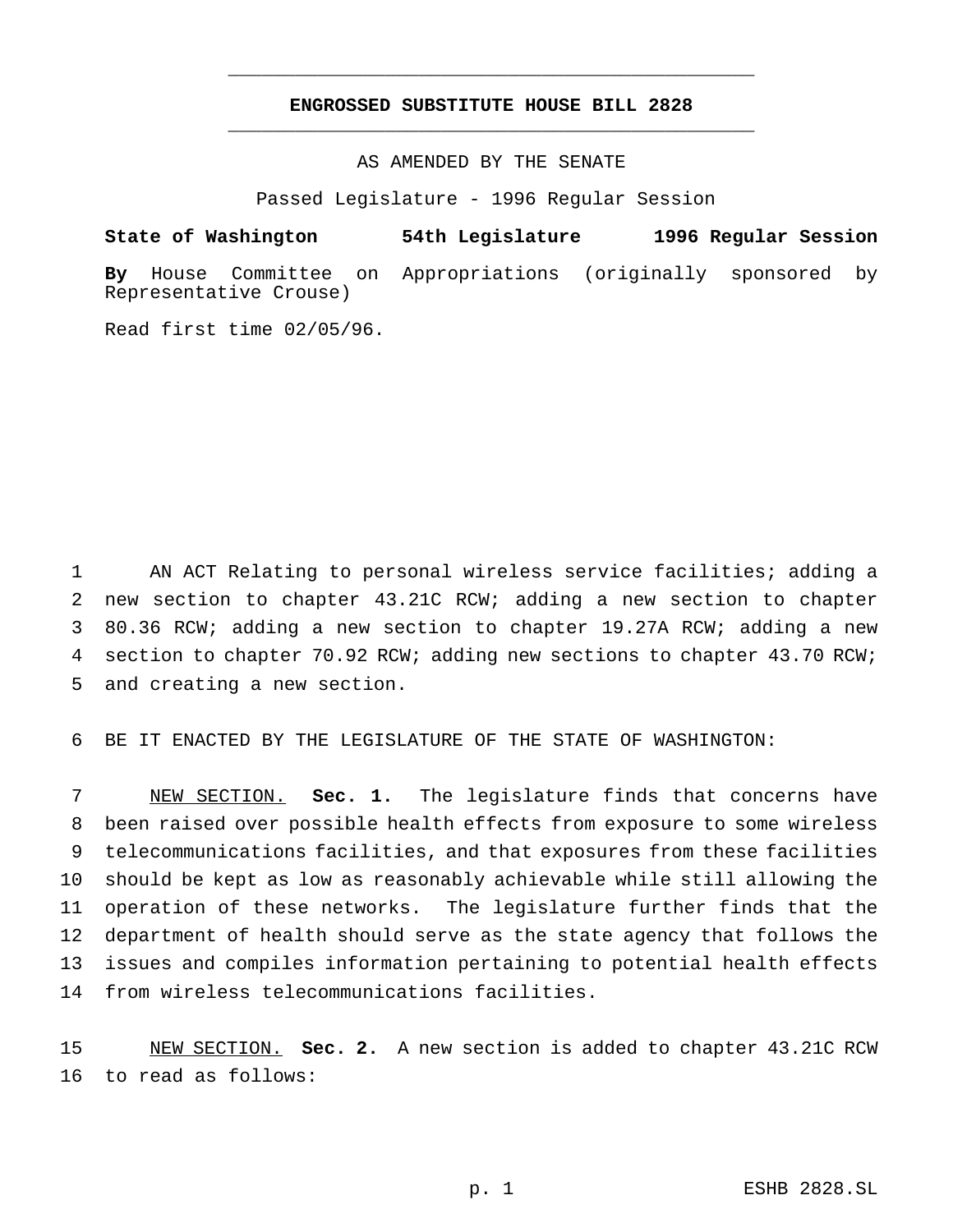(1) Decisions pertaining to applications to site personal wireless service facilities are not subject to the requirements of RCW 43.21C.030(2)(c), if those facilities meet the following requirements:

 (a)(i) The facility to be sited is a microcell and is to be attached to an existing structure that is not a residence or school and does not contain a residence or a school; or (ii) the facility includes personal wireless service antennas, other than a microcell, and is to be attached to an existing structure (that may be an existing tower) that is not a residence or school and does not contain a residence or a school, and the existing structure to which it is to be attached is located in a commercial, industrial, manufacturing, forest, or agricultural zone; or (iii) the siting project involves constructing a personal wireless service tower less than sixty feet in height that is located in a commercial, industrial, manufacturing, forest, or agricultural zone; and

 (b) The project is not in a designated environmentally sensitive area; and

 (c) The project does not consist of a series of actions: (i) Some 19 of which are not categorically exempt; or (ii) that together may have a probable significant adverse environmental impact.

 (2) The department of ecology shall adopt rules to create a categorical exemption for microcells and other personal wireless service facilities that meet the conditions set forth in subsection (1) of this section.

(3) For the purposes of this section:

 (a) "Personal wireless services" means commercial mobile services, unlicensed wireless services, and common carrier wireless exchange access services, as defined by federal laws and regulations.

 (b) "Personal wireless service facilities" means facilities for the provision of personal wireless services.

 (c) "Microcell" means a wireless communication facility consisting of an antenna that is either: (i) Four feet in height and with an area of not more than five hundred eighty square inches; or (ii) if a tubular antenna, no more than four inches in diameter and no more than six feet in length.

 NEW SECTION. **Sec. 3.** A new section is added to chapter 80.36 RCW to read as follows: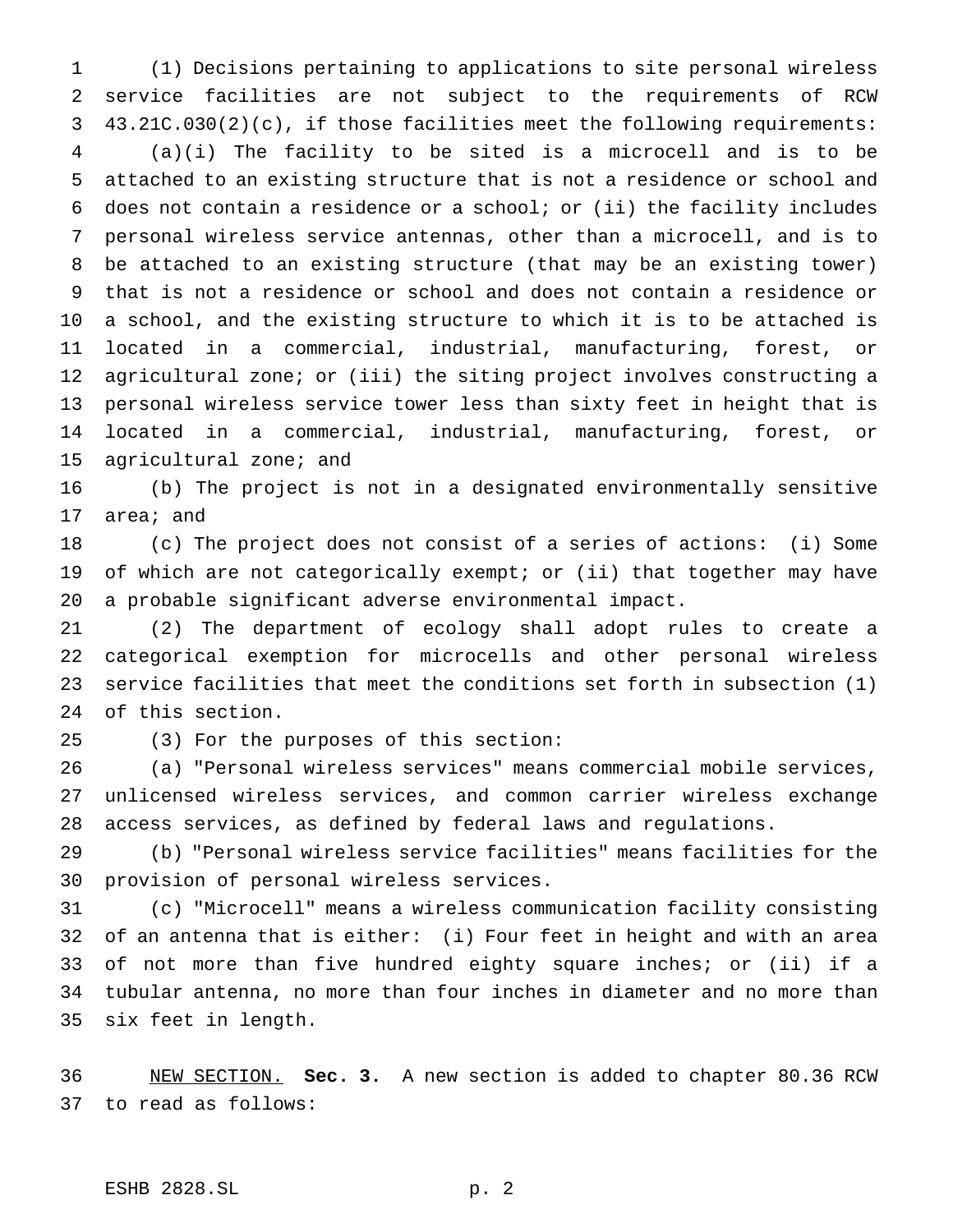(1) If a personal wireless service provider applies to site several microcells in a single geographical area:

 (a) If one or more of the microcells are not exempt from the requirements of RCW 43.21C.030(2)(c), local governmental entities are encouraged: (i) To allow the applicant, at the applicant's discretion, to file a single set of documents required by chapter 43.21C RCW that will apply to all the microcells to be sited; and (ii) to render decisions under chapter 43.21C RCW regarding all the microcells in a single administrative proceeding; and

 (b) Local governmental entities are encouraged: (i) To allow the applicant, at the applicant's discretion, to file a single set of documents for land use permits that will apply to all the microcells to be sited; and (ii) to render decisions regarding land use permits for all the microcells in a single administrative proceeding.

(2) For the purposes of this section:

 (a) "Personal wireless services" means commercial mobile services, unlicensed wireless services, and common carrier wireless exchange access services, as defined by federal laws and regulations.

 (b) "Microcell" means a wireless communication facility consisting of an antenna that is either: (i) Four feet in height and with an area of not more than five hundred eighty square inches; or (ii) if a tubular antenna, no more than four inches in diameter and no more than six feet in length.

 NEW SECTION. **Sec. 4.** A new section is added to chapter 19.27A RCW to read as follows:

 (1) The state building code council shall exempt equipment shelters of personal wireless service facilities from building envelope insulation requirements.

 (2) For the purposes of this section, "personal wireless service facilities" means facilities for the provision of personal wireless services.

 NEW SECTION. **Sec. 5.** A new section is added to chapter 70.92 RCW to read as follows:

 (1) The state building code council shall amend its rules under chapter 70.92 RCW, to the extent practicable while still maintaining the certification of those regulations under the federal Americans with disabilities act, to exempt personal wireless services equipment